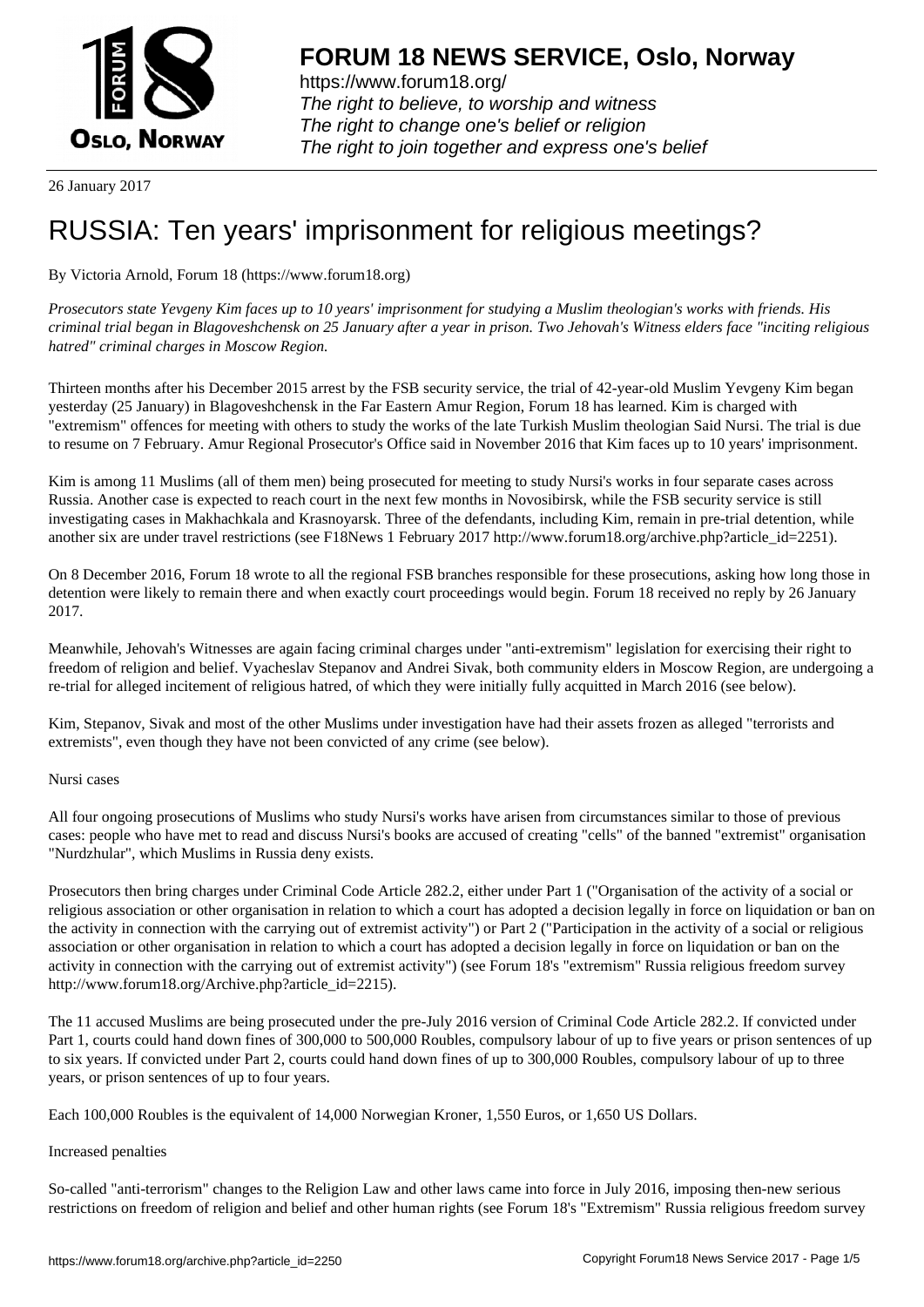Part 1 ("organisation") – a fine of 400,000 to 800,000 Roubles; or 2 to 4 years' income; or 6 to 10 years' imprisonment with a ban on working in one's profession of up to 10 years and restrictions on freedom for 1 to 2 years;

Part 2 ("participation") – a fine of 300,000 to 600,000 Roubles; or 2 to 3 years' income; or compulsory labour for 1 to 4 years with a ban on working in one's profession for up to 3 years or with restrictions on freedom for up to 1 year; or 2 to 6 years' imprisonment with a ban on working in one's profession for up to 5 years or with restrictions on freedom for up to 1 year.

No prosecutions under these amended terms are known to have begun between 20 July 2016 and late January 2017.

#### Financial penalties even if not convicted

Officials have placed both Jehovah's Witness defendants and nine of the 11 Muslims currently being prosecuted on the list of "terrorists and extremists" maintained by the Federal Financial Monitoring Service (Rosfinmonitoring). Banks are thereby obliged to freeze their assets. From 30 January 2014 the law has been relaxed to allow small transactions not exceeding 10,000 Roubles per month. (For a detailed description of the impact of the Rosfinmonitoring list, see Forum 18's Russia "Extremism" religious freedom survey http://www.forum18.org/archive.php?article\_id=2215).

#### Blagoveshchensk Nursi

 $282.2$  penalties to:

Yevgeny Lvovich Kim (born 5 October 1974) is being prosecuted in a criminal case initiated by the FSB security service. The FSB accuses Kim of having organised religious gatherings in Blagoveshchensk between September and November 2015. At these he allegedly "decided to quote from" and discuss Nursi's collection of writings "Risale-i Nur" ("Messages of Light"), according to a December 2015 court document granting the FSB permission for a property search, seen by Forum 18 (see F18News 21 January 2016 http://www.forum18.org/archive.php?article\_id=2141). Law enforcement interpreted this as "disseminating the religious ideas of the international religious association Nurdzhular, [while] fully aware of the fact that .. [it] had been recognised as extremist and its activities prohibited on the territory of the Russian Federation".

Sharing such "extremist" texts, even in private homes, can make those involved liable to criminal and administrative prosecution. Muslims who read Nursi's works deny that the alleged organisation Nurdzhular exists (see Forum 18's "Extremism" Russia religious freedom survey http://www.forum18.org/Archive.php?article\_id=2215).

FSB-ordered "expert analysis" found that what Kim and others said at these meetings was "aimed at inciting religious hatred", promoted the "superiority of the Turkic peoples", and contained "negative evaluations" of Armenians and Russians. "Expert analyses" can be biased and may be produced by people who are not, in fact, "experts" (see Forum 18's "Extremism" Russia religious freedom survey http://www.forum18.org/Archive.php?article\_id=2215).

Kim and several friends were detained and interrogated after an armed unit of the FSB raided Kim's flat on 26 December 2015, during a gathering to celebrate the birthday of the Muslim Prophet Mohammed (see F18News 21 January 2016 http://www.forum18.org/archive.php?article\_id=2141). All but Kim were later released.

Among those also detained was Kim's friend Anton Pavlovich Starodubtsev (born 4 April 1980). He has since complained of the treatment they received during both arrest and questioning, including threats and attempted blackmail, and has categorically denied any involvement in extremist activity, (see F18News 11 April 2016 http://www.forum18.org/archive.php?article\_id=2166).

The FSB arrested Kim initially under Criminal Code Article 282.2, Part 1. A 30 November 2016 statement on the Amur Regional Prosecutor's Office – which did not name Kim – revealed, however, that charges had also been added under Criminal Code Article 282, Part 1. The announcement said Kim denied any wrongdoing. It added that he faces up to 10 years' imprisonment if convicted.

Prosecutors also charged Starodubtsev under Criminal Code Article 282.2, Part 2 ("participation in an extremist organisation"), but his whereabouts remain unknown. FSB investigators have added both Kim and Starodubtsev to the Rosfinmonitoring list of "terrorists and extremists".

Criminal Code Article 282, Part 1, punishes "actions aimed at the incitement of hatred or enmity, as well as humiliation of a person or group", based on "sex, race, nationality, language, origin, attitude to religion, or social group" (see Forum 18's "Extremism" Russia religious freedom survey http://www.forum18.org/Archive.php?article\_id=2215). Kim's additional charge under Article 282, Part 1, is unusual for a Nursi-related case. Forum 18 knows of only two other individuals who read Nursi's writings who have been taken to court for this alleged offence since the works began to be banned in 2007 – Ilham Islamli was convicted under Article 282, Part 1, alone in August 2010; in September 2011, Rashid Abdulov was convicted under Article 282, Part 2(v), as well as Article 282.2, Part 1 (see F18News 14 October 2011 http://www.forum18.org/archive.php?article\_id=1625).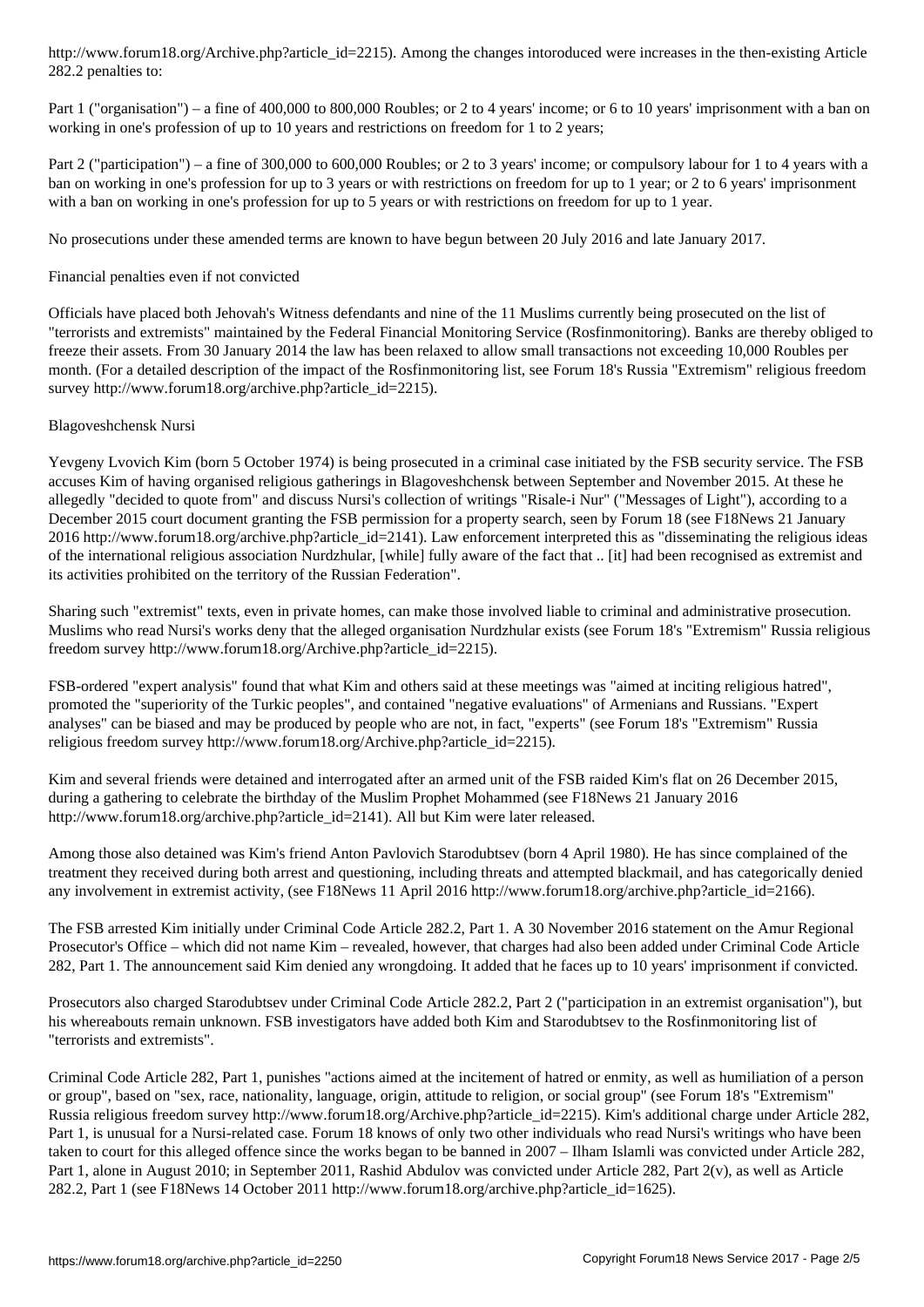under this Article: a fine of 100,000 to 300,000 roubles or community service (observice (observice (observice to 360 hours; or correctional labour (ispravitelnaya rabota) for up to 1 year, or compulsory labour (prinuditelnaya rabota) for up to 4 years; or imprisonment of up to 4 years.

Blagoveshchensk trial begins

Kim's trial began at Blagoveshchensk City Court with a preliminary hearing on 13 January. The first full hearing was on 25 January, according to court records. The next hearing is due on 7 February, his lawyer Natalya Terekhova told Forum 18 from Blagoveshchensk on 26 January.

Meanwhile, Kim remains in custody at Blagoveshchensk Investigation Prison No. 1, where he has been held since 26 December 2015.

The address of Blagoveshchensk's Investigation Prison, where Forum 18 believes Kim to be detained, is:

675007 Amurskaya Oblast

Blagoveshchensk

Seryshevsky pereulok 55

Sledstvenny Izolyator No. 1

Russia

Forum 18 telephoned the prison in the evening of 26 January in Blagoveshchensk and asked whether Kim was being allowed to pray and have access to the Koran and other religious literature. The duty officer said he could not answer any questions as it was outside working hours.

Why the campaign against Nursi readers?

Nothing in Nursi's writings appears to advocate hatred, violence, or the violation of any human right. Despite this, numerous Russian lower courts have ruled that various Russian translations of his works (and of some other Islamic and Jehovah's Witness texts) are "extremist", and have had them added to the Justice Ministry's Federal List of Extremist Materials (see Forum 18's "Extremism" Russia religious freedom survey http://www.forum18.org/Archive.php?article\_id=2215).

The grounds for Russia's ongoing nationwide campaign against readers of Nursi's works are obscure, with quite different reasons offered for banning Nursi writings and "Nurdzhular" in different contexts. The primary cause, however, appears to be state opposition to "foreign" spiritual and cultural influence (see Forum 18's "Extremism" Russia religious freedom survey http://www.forum18.org/Archive.php?article\_id=2215).

Little or no reasoning is given in the court decisions which have added Nursi's works to the Federal List, Forum 18 notes. Among the few specific instances of "extremism" cited, for example, are Nursi's descriptions of non-Muslims as "frivolous", "philosophers" and "empty-talkers". Yet the freedom to criticise any religious or non-religious belief is a central part of the freedom of religion and belief (see Forum 18's "Extremism" Russia religious freedom survey http://www.forum18.org/Archive.php?article\_id=2215).

Sergiyev Posad Jehovah's Witnesses

After Moscow Regional Court overturned their original acquittal on 26 May 2016 at the request of prosecutors, Jehovah's Witness elders Vyacheslav Yuryevich Stepanov (born 20 March 1977) and Andrei Petrovich Sivak (born 28 March 1974) are once again due to appear at Sergiyev Posad City Court. Both are charged with inciting religious hatred under Criminal Code Article 282, Part 2. Their re-trial began in August 2016, but most hearings have been postponed. Judge Liliya Baranova ordered further "expert analysis" in November, and the first (twice delayed) hearing of the new year is due to take place on 20 February, according to the court website.

Criminal Code Article 282, Part 2 ("Actions directed at the incitement of hatred [nenavist] or enmity [vrazhda], as well as the humiliation of an individual or group of persons on the basis of sex, race, nationality, language, origin, attitude to religion, or social group"), when committed a) with violence or the threat of violence; b) by a person using their official position; c) by an organised group (of which Stepanov and Sivak are accused).

As their alleged offences took place before amendments to the Criminal Code increased extremism-related sentences in February 2014 and July 2016, Stepanov and Sivak face the following possible punishments: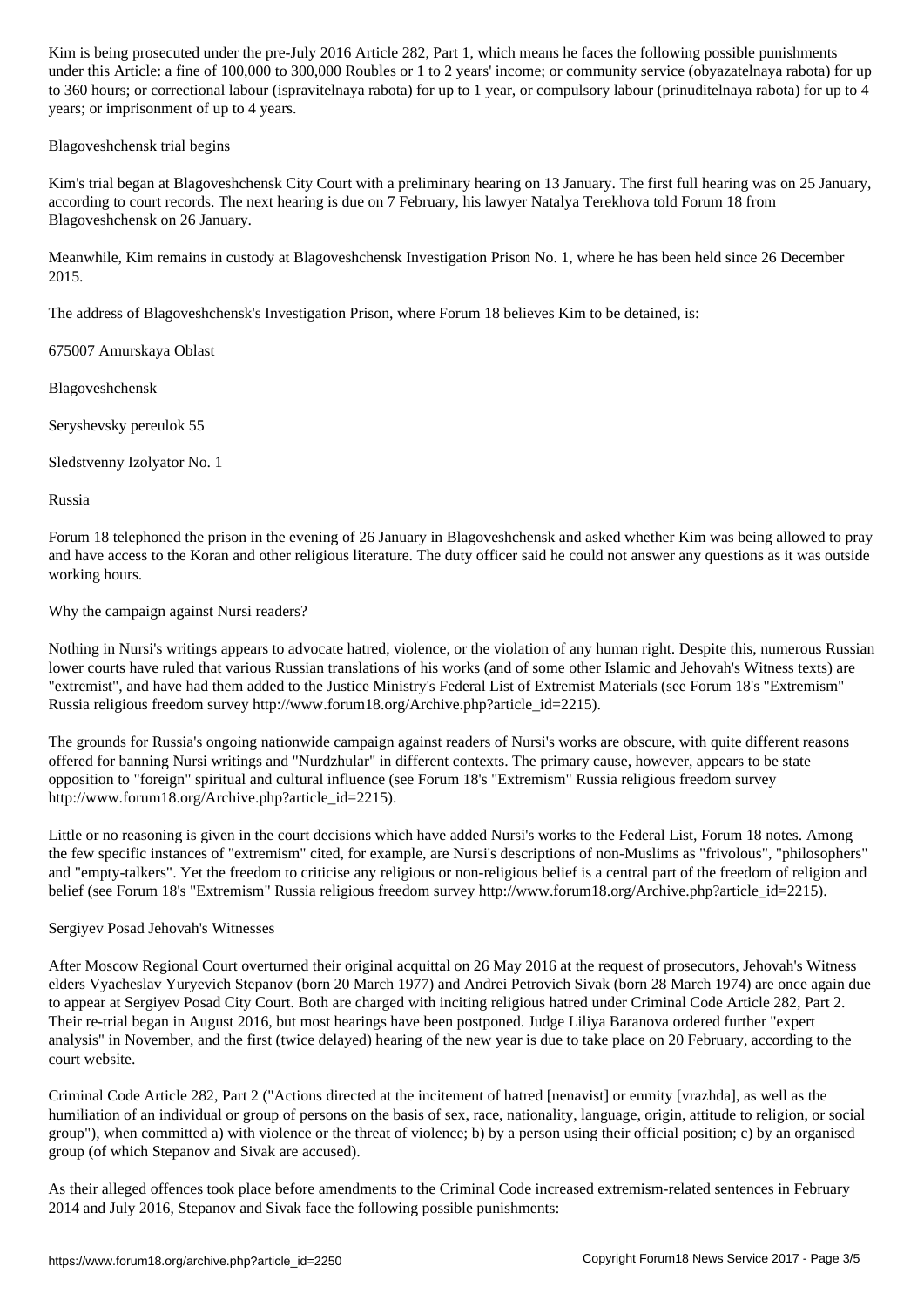a fine of 100,000 to 500,000 Roubles or 2 to 3 years' income; or community service for up to 480 hours; or 1 to 2 years' correctional labour (ispravitelnaya rabota); or up to 5 years' compulsory labour (prinutdelnaya rabota); or up to 5 years' imprisonment.

Officials have placed both Stepanov and Sivak under travel restrictions, Jehovah's Witness spokesperson Ivan Belenko told Forum 18 on 19 January.

So-called Yarovaya "anti-terrorism" legal changes came into force on 20 July 2016 (see Forum 18's "Extremism" Russia religious freedom survey http://www.forum18.org/Archive.php?article\_id=2215). They increased the then-existing Article 282 penalties to:

Part 1 – a fine of 300,000 to 500,000 Roubles; or 2 to 3 years' income; or compulsory labour (prinutdelnaya rabota) for 1 to 4 years with a ban on working in one's profession for up to 3 years; or 2 to 5 years' imprisonment;

Part 2 – a fine of 300,000 to 600,000 Roubles; or 2 to 3 years' income; or compulsory labour (prinutdelnaya rabota) for 2 to 5 years with a ban on working in one's profession for up to 3 years; or 3 to 6 years' imprisonment.

## Sergiyev Posad: earlier prosecution ended in acquittal

The Sergiyev Posad District Prosecutor's Office opened their original case against Stepanov and Sivak in April 2013. This case appears to have been based on covert video surveillance of the defendants and their congregation dating from the autumn of 2010, according to the 4 March 2016 court verdict seen by Forum 18.

Sivak and Stepanov were brought to Sergiyev Posad City Court only in August 2015. The period of the initial investigation was "artificially extended", Jehovah's Witness spokesperson Belenko explained to Forum 18 on 10 January, when Sivak and Stepanov were added to the Interior Ministry wanted persons database on three occasions without any grounds and without their knowledge.

The two men were acquitted at Sergiyev Posad City Court on 4 March 2016 when Judge Yelena Aminova found them not guilty of organising gatherings, "veiled under the guise of 'religious meetings'", with the aim of "inciting hatred and enmity against followers of all religions other than adherents of the 'Jehovah's Witnesses' religious organisation, and humiliating human dignity on the grounds of religion". According to the written verdict, prosecutors also accused them of "contrasting the 'Jehovah's Witnesses' religion to other religions, declaring [the latter] 'false', [and] evaluating them very negatively, as well as appealing to citizens to refuse their civic responsibilities and commit illegal actions" – claims for which the judge concluded there was no evidence in the recordings presented to the court.

The judge dismissed the "expert analysis" performed by Natalya Kryukova, Director of the Centre for Socio-Cultural Analysis in Moscow (which held that Stepanov and Sivak's sermons in the recordings bore signs of "extremism"). The Judge instead agreed with the findings of the Justice Ministry's Legal Expertise Centre, which were that services had "an educational, discursive character" and that "views inherent in the religion are evaluated as true and correct, which is an integral important feature of religious discourse". Judge Aminova concluded that "A different assessment of [Sivak and Stepanov's] speeches defies common sense and logic".

"The court recognised [the defendants'] right to rehabilitation," Belenko told Forum 18 on 10 January, "including compensation for moral damages and the reinstatement of labour, pension, housing, and other rights."

Forum 18 called Sergiyev Posad District Prosecutor's Office on 26 January to ask why the original acquittal was challenged and why the two men are considered dangerous. When Forum 18 mentioned the case against Stepanov and Sivak, the phone was immediately put down. (END)

For more background, see Forum 18's surveys of the general state of freedom of religion or belief in Russia at http://www.forum18.org/Archive.php?article\_id=2246, and of the dramatic decline in religious freedom related to Russia's Extremism Law at http://www.forum18.org/Archive.php?article\_id=2215.

A personal commentary by Alexander Verkhovsky, Director of the SOVA Center for Information and Analysis http://www.sova-center.ru, about the systemic problems of Russian anti-extremism legislation, is at F18News 19 July 2010 http://www.forum18.org/Archive.php?article\_id=1468.

A personal commentary by Irina Budkina, Editor of the http://www.samstar.ucoz.ru Old Believer website, about continuing denial of equality to Russia's religious minorities, is at F18News 26 May 2005 http://www.forum18.org/Archive.php?article\_id=570.

More reports on freedom of thought, conscience and belief in Russia can be found at http://www.forum18.org/Archive.php?query=&religion=all&country=10.

A compilation of Organisation for Security and Co-operation in Europe (OSCE) freedom of religion or belief commitments can be found at http://www.forum18.org/Archive.php?article\_id=1351.